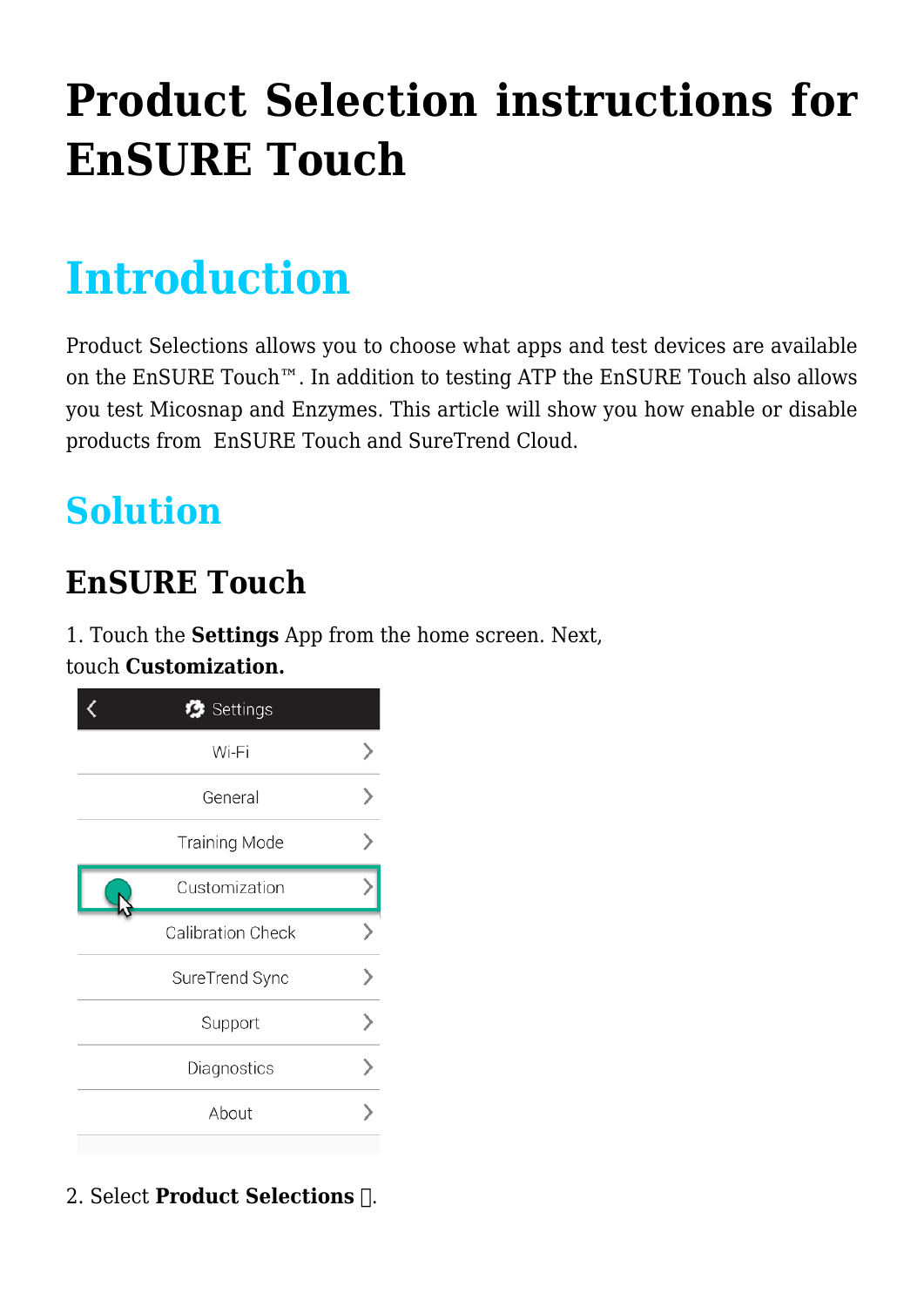

3. Select the product(s) you would like to enable/disable.



#### **ATP Testing**

Enable ATP products you would like to appear in the Device Type drop-down field when performing testing.

#### **MicroSnap™**

Toggle this on if you would like to run MicroSnap tests. Once turned on you'll be able to select products in the MicroSnap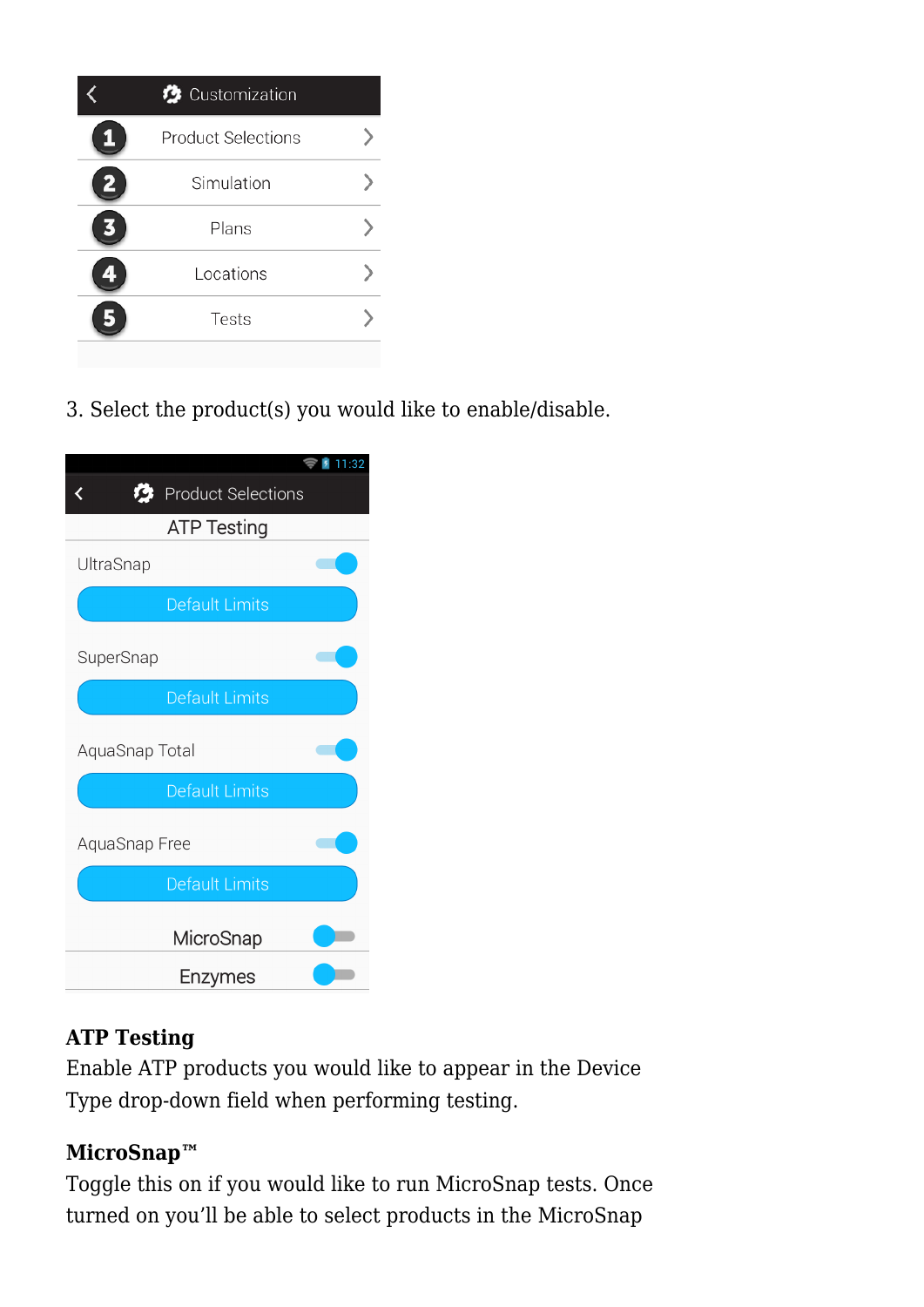product line.

#### **Enzymes**

Toggle this on if you would like to run Enzyme tests. Once turned on you'll be able to select Hygiena enzyme tests.

**Note:** Microsnap and Enzymes application will not appear unless enabled.

### **SureTrend Cloud**

- 1. Login to [SureTrend Cloud.](https://suretrend.hygiena.com/#!/)
- 2. Navigate to the **Instrument tab**.
- 3. Select the instrument you would like to manage products for.
- 4. Select **Settings** and then navigate to **Product Selections**.

|                                                  |                                  | SureTrend v by Mysiena |                                                          |                         |                 |                                     | L                         | 畠<br>Store           | ?<br>Help |
|--------------------------------------------------|----------------------------------|------------------------|----------------------------------------------------------|-------------------------|-----------------|-------------------------------------|---------------------------|----------------------|-----------|
| <b>A</b> Dashboard                               | $\boxed{)}$ Results              | Reports                | E<br>Instrument                                          |                         |                 | Logout                              | Settings                  |                      |           |
| <b>Instruments</b>                               |                                  |                        |                                                          |                         |                 |                                     |                           |                      |           |
|                                                  |                                  |                        |                                                          |                         |                 |                                     |                           |                      |           |
|                                                  | $\overline{\nabla}$<br>Serial No | Instrument Name        | $\overline{\phantom{a}}$<br>$\overline{\mathbf{v}}$ Site | T.<br>Calibration Check | v<br>Model      | $\overline{\mathbf{x}}$<br>Software |                           | Last Sync            |           |
| ╱┋                                               | 38019                            | Testing                | testing                                                  | Calibrated              | EnsureTouch     | 1.68.9                              |                           | 25-Sep-2020 10:47 AM |           |
|                                                  |                                  |                        |                                                          |                         |                 |                                     |                           |                      |           |
| Locations/Samples                                |                                  | Plans                  |                                                          | Users                   | <b>Settings</b> |                                     | <b>Calibration Checks</b> |                      |           |
|                                                  |                                  |                        |                                                          |                         |                 |                                     |                           |                      |           |
| <b>ATP</b>                                       |                                  | Lower                  |                                                          | Í<br><b>Upper</b>       |                 |                                     |                           |                      |           |
| ✓<br>UltraSnap                                   |                                  | 20                     |                                                          | 60                      |                 |                                     |                           |                      |           |
| SuperSnap<br>$\checkmark$                        |                                  | 20                     |                                                          | 60                      |                 |                                     |                           |                      |           |
| <b>Product Selections</b><br>✓<br>AquaSnap Total |                                  | 20                     |                                                          | 60                      |                 |                                     |                           |                      |           |
| AquaSnap Free<br>$\overline{\mathsf{v}}$         |                                  | 20                     |                                                          | 60                      |                 |                                     |                           |                      |           |
| <b>Microorganisms By Sample</b>                  |                                  |                        |                                                          |                         |                 |                                     |                           |                      |           |